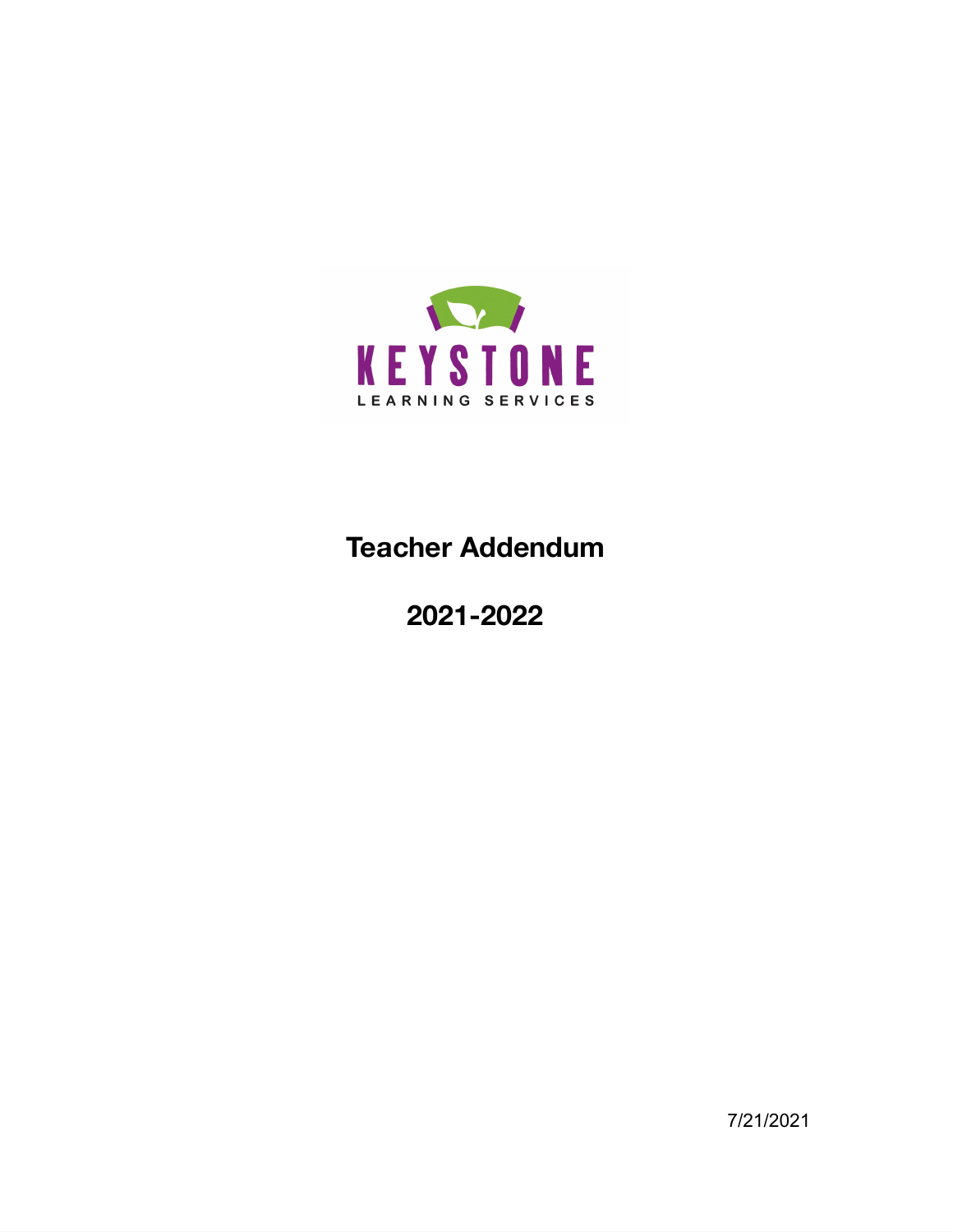# **Table of Contents**

| <b>HUMAN RESOURCES</b>                                                                             | 3 |
|----------------------------------------------------------------------------------------------------|---|
| <b>PAYROLL AND BUSINESS OFFICE</b>                                                                 | 5 |
| <b>LEAVE</b>                                                                                       | 7 |
| <b>STAFF BEHAVIOR</b>                                                                              | 9 |
| <b>STUDENT SERVICES</b><br>Children and Youth with Disabilities in Local Correctional Facilities10 | 9 |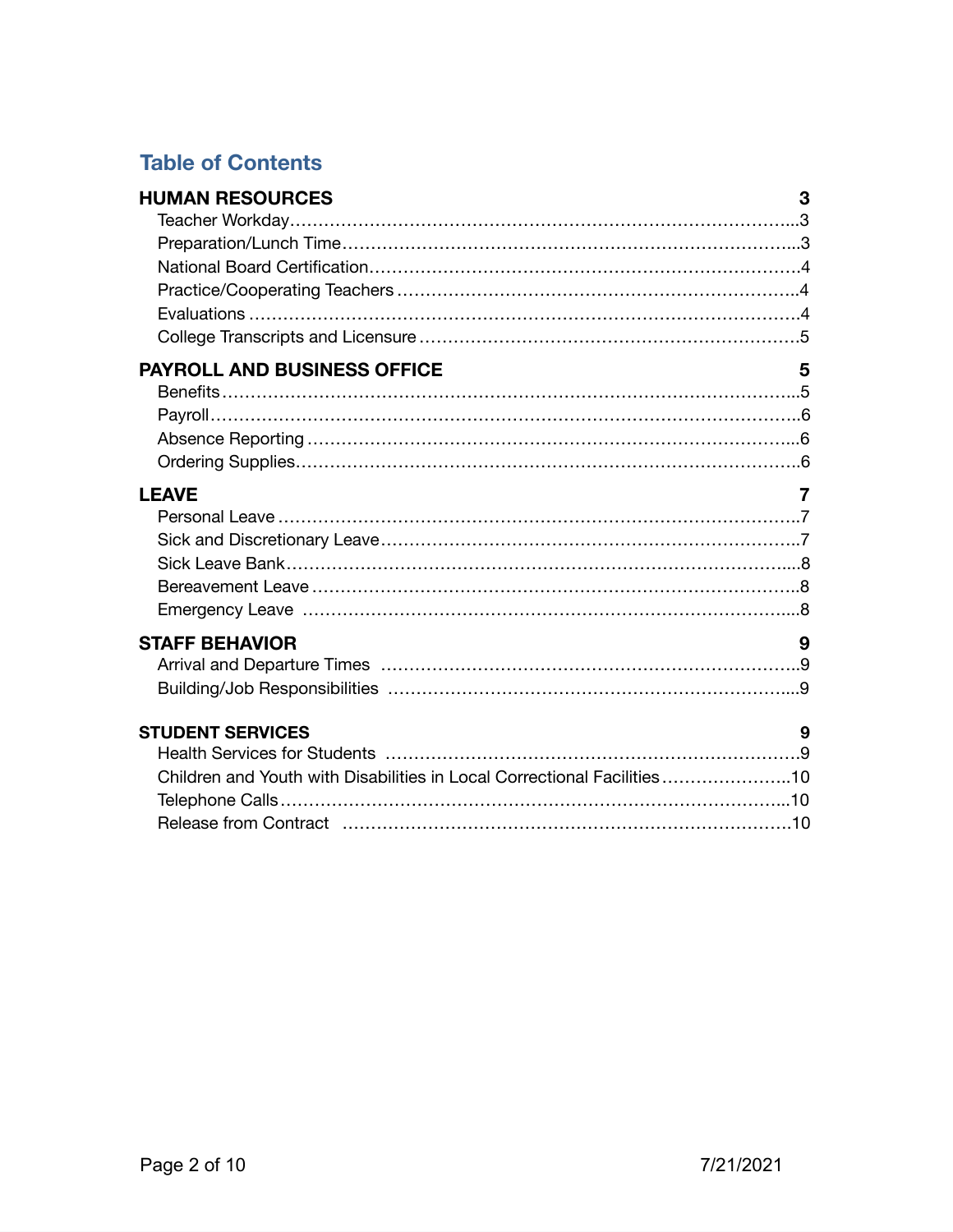# **HUMAN RESOURCES**

#### **Teacher Workday**

- 1. Workday is defined as a contract day for the staff in the assigned districts(s) and Keystone inservice dates.
- 2. Licensed personnel will provide services on every day that school is in session with students.
- 3. Licensed staff are not required to work when their assigned districts are closed due to inclement weather or other emergencies. Licensed staff will follow his/her assigned district's policy for making up lost days/time; however, Keystone licensed staff must work the minimum number of days/time to fulfill state special education requirements for full categorical aid reimbursement.
- 4. Itinerant teachers will follow the Oskaloosa School District Calendar.
- 5. Workshops attended on weekends do **not** count as workdays.
- 6. All staff must file a schedule with the Keystone central office and all building principals before September 15. An amended schedule must be submitted whenever there is a change.
- 7. If staff cannot be in their assigned school at their scheduled time, he/she must follow the building's procedure for notification of absences. Itinerant Staff must call or e-mail the Keystone receptionist regarding absence or change in schedule.

## **Preparation/Lunch Time**

Every teacher at Keystone shall be provided time free from student interaction or other assigned duties for both preparation and lunch. This time shall be equal to at least the minimum allotted to the general education licensed professionals in the building where the licensed professional is assigned. All teacher schedules must be approved by the immediate supervisor including the designated lunch/plan times. In the event a teacher receives an administrative directive to supervise one or more student(s) during designated plan time, or when unscheduled student needs create a pattern of lost plan time, the following will happen:

- 1) The teacher will notify the building administrator and their immediate supervisor as soon as such loss of plan time is known using Notification of Lost Preparation Time and Monthly Plan Time Documentation forms.
- 2) The immediate NEKESC supervisor will meet with the teacher and building administrator to resolve the issue.
- 3) The teacher will be paid at a rate of \$20.00 per hour retroactive to the point when the loss was first reported on the required forms and will continue until the problem is resolved or until the end of the school year.

See the Negotiated Agreement for further information and forms to complete for reimbursement. All paperwork needs to be submitted to administration within 30 days.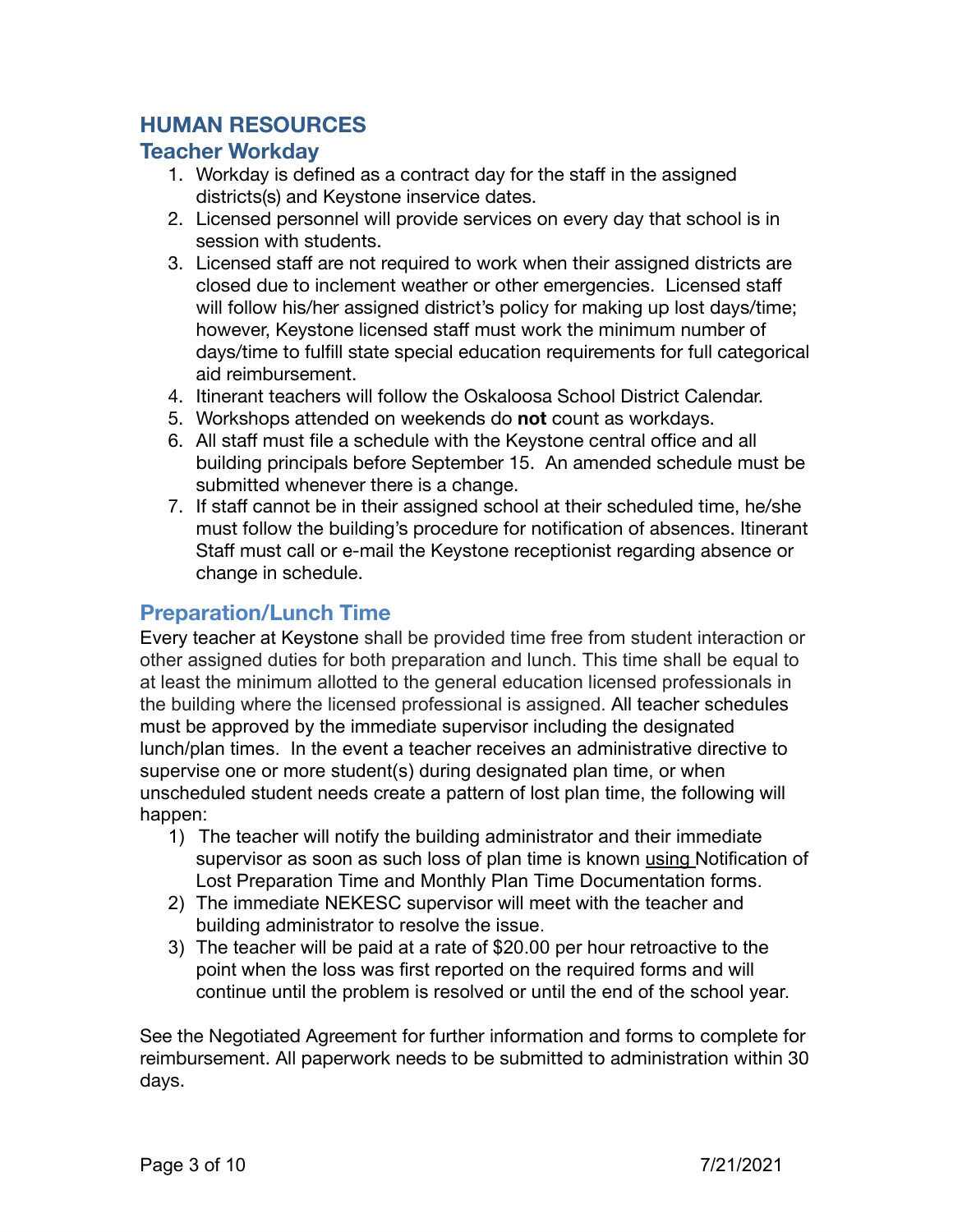## **National Board Certification**

Any teacher who has successfully earned National Board Certification will be awarded \$1,000 bonus when the certificate is earned. The bonus will be paid at the end of the said school year. If an employee does not complete a full contract year, bonus will be prorated.

## **Practice/Cooperating Teachers**

Licensed Keystone teachers may agree to supervise a student teacher provided the principal of the school and the special education administrator have given their approval. All inquiries from universities or prospective student teachers should be referred to a Keystone administrator. Student teachers and interns must complete a Keystone packet. To obtain a copy of the packet, please contact Keystone Human Resources.

Any money received by the district as reimbursements or payments may be distributed either to the classroom budget of the cooperating teacher or as payroll to the cooperating teacher.

#### **Evaluations**

All licensed personnel will be evaluated by Keystone administration in accordance with the requirements of the Kansas State Board of Education. Building principals are expected to assist in these evaluations and/or submit a separate evaluation.

Planning and implementing instruction, student progress, interactions with students, interactions with other staff, and special education record keeping will be components of each teacher's evaluation. Student records may be reviewed to determine if IEPs are completed on time and in compliance with federal and state regulations. The quality of IEPs will be determined by comparing goals to the student's present level of performance and verifying that goals are measurable and that benchmarks or objectives indicate how progress will be measured. In addition, data collected during annual file reviews will be used to report the quality of IEPs. Other records reviewed may include progress reports sent to parents and Rainbow files, documentation of parent contacts, and information gathered from the IT Department, etc. Observations made by administration and others during teacher contact time with students will be evaluated. The accuracy of the teacher's computerized IEP information and the Rainbow Files in the Keystone office are equally important.

See the Negotiated Agreement for further information.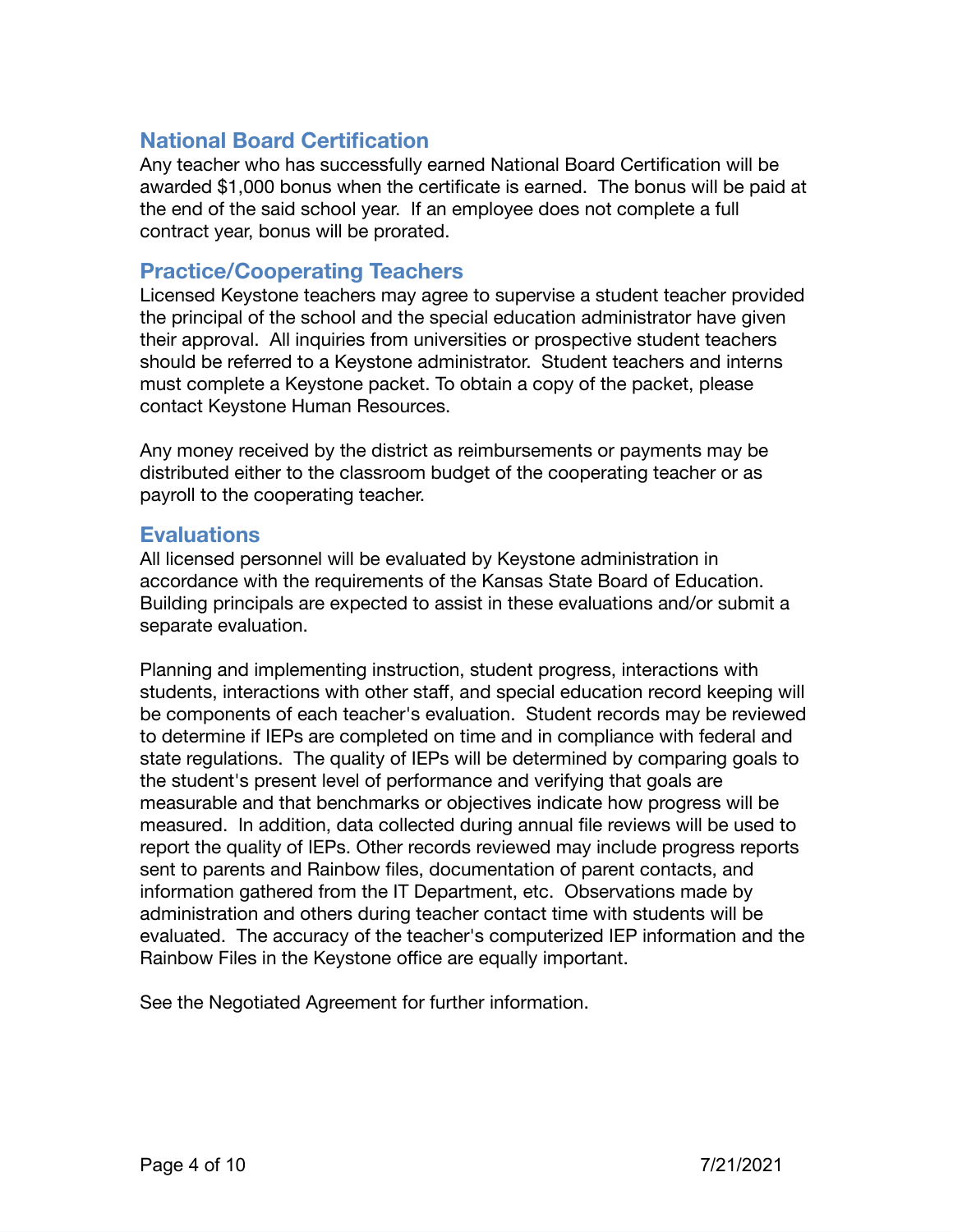## **College Transcripts**

An official college transcript (no duplicate copies will be accepted) and/or an office inservice transcript must be given to Human Resources on or before **September 1** in order to advance on the salary schedule. THERE WILL BE NO EXCEPTIONS MADE.

#### **Licensure**

All certified staff must hold certification or licensure in the area and at the teaching level, or be eligible for a waiver of these requirements by the State of Kansas. State funding is contingent upon meeting these requirements.

In the event that a teacher allows his/her license to expire the teacher will receive substitute wages from the date of expiration until the date a new license is issued. When a license is issued, there will be no retroactive pay to teacher wages.

# **PAYROLL AND BUSINESS OFFICE**

#### **Benefits**

Health Insurance – Keystone will contribute \$465 per month toward the purchase of the Board approved health plan. This includes long-term subs contracted for more than 30 hours per week or 130 hours per month.

Voluntary Benefits - Vision, dental, disability, cancer, life, critical illness, identity protection and accident can also be purchased at the employee's expense.

Roth IRA and 403 B plans are available at employees cost, through payroll reduction/deduction.

There is an agency imposed one calendar month waiting period for benefits eligibility. New employees will be eligible for benefits on the first day of the month following a full month of employment.

If staff resigns or is terminated prior to completing current contract, all benefits will cease at the end of the resignation/termination month. If a staff member resigns or retires after completing current contract, benefits and current contributions will continue through August payroll (health insurance will continue through September and other benefits will continue through August).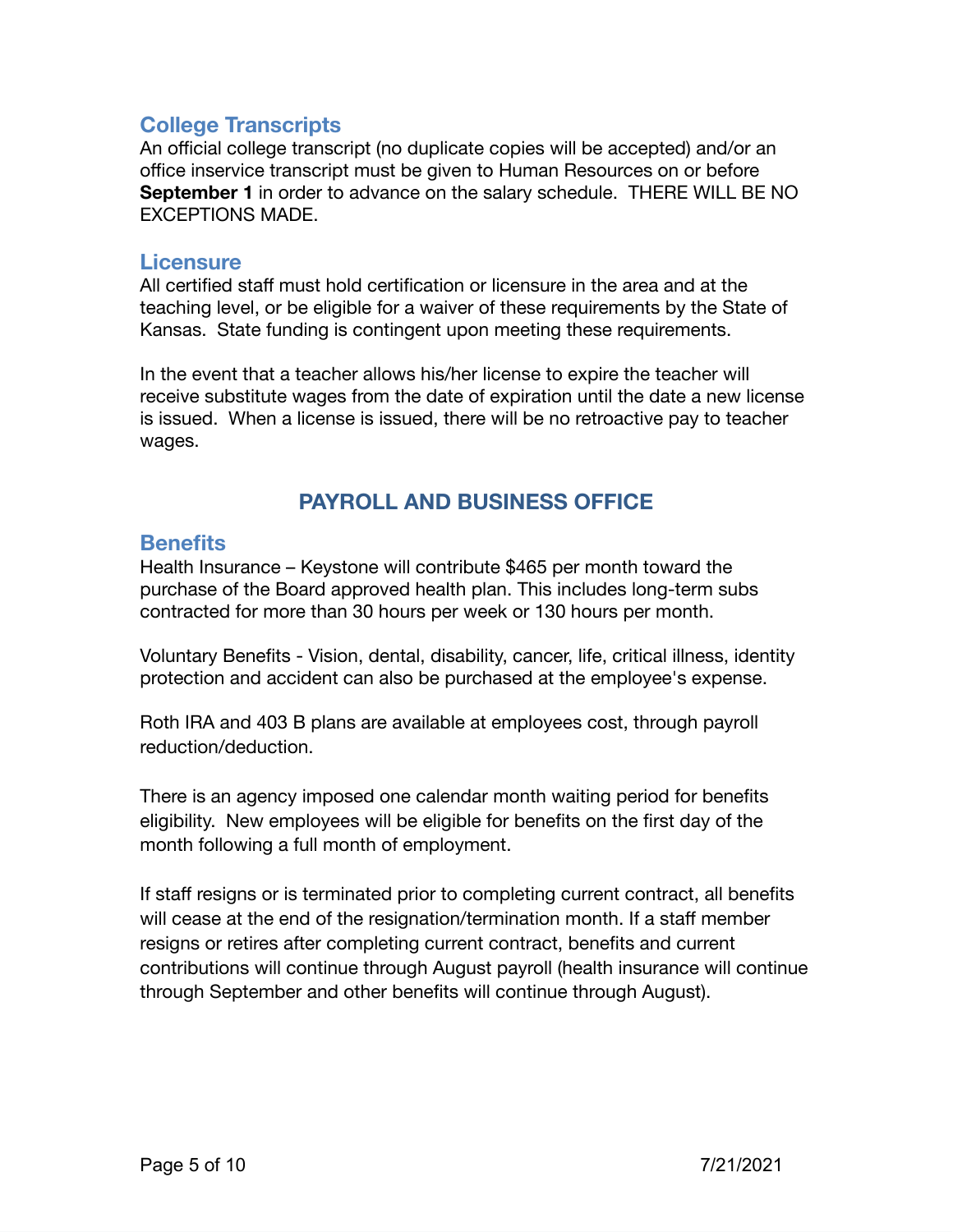## Payroll

Yearly salary for certified staff will be paid in twelve equal payments. Teachers may choose to receive July and August checks at one time or they may receive two checks, one per month, for the July and August payment. The Keystone Business Office (Payroll Clerk) must be notified by April 1<sup>st</sup> if the employee is electing lump sum or non lump sum payment.

## **Absence Reporting**

All staff must call the building principal(s) or the designated person for that district by the designated time of the school district thus allowing the district to hire a substitute if needed.

- 1. Keystone personnel must report all absences on their monthly calendar.
- 2. Each district also reports the absence to Keystone on the "Monthly Absentee Report".
- 3. Absences are to be reported as quarter, half, three-quarter or full day.
- 4. When an itinerant staff member is ill, he/she should immediately contact all building principals where he/she is scheduled for that day along with Keystone receptionists. In case of emergency, the Keystone office should be contacted with a request to notify principals.
- 5. For long-term absences, all staff must notify Keystone Human Resources, even if the district is arranging a substitute so that a contract can be written.

## **Ordering Supplies**

Teachers should check with their building/district as to what supplies will be available. In all cases, Keystone personnel should be provided the same supplies as the general education teacher's in that district. If problems arise with securing supplies in a district, the teacher's appropriate special education administrator should be notified.

Teachers need to submit a Purchase Order for all materials. The administrative team will review these requests and they will approve all necessary and allowable expenses. Prior approval must be received to purchase classroom supplies and materials.

Procedures for ordering supplies and instructional materials:

- 1. Teachers must complete and submit to the appropriate special education administrator the "Purchase Order Requisition" form with all required information.
- 2. Failure to follow these procedures will result in a delay in ordering.
- 3. Teachers will be notified if the requisition is not approved.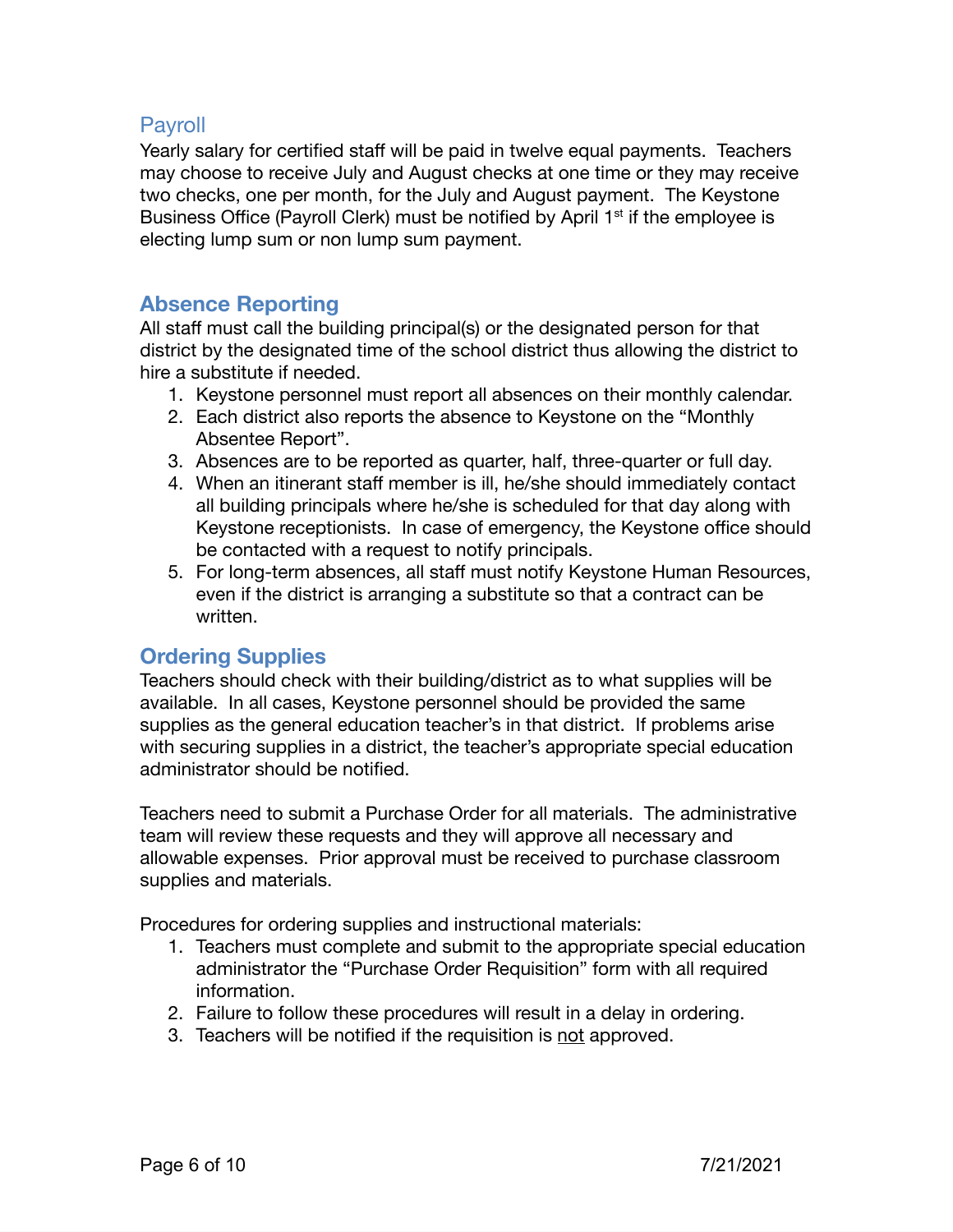Personal expenses for supplies will be reimbursed if the teacher obtains prior approval from the special education administrator **and** submits a receipt. *Sales tax is not reimbursable*.

Keystone participates in cooperative purchasing, which allows the ordering of supplies at a significant cost saving. Staff members are encouraged to plan for the supply needs and order through coop purchasing in the spring. Unless notified, all ordering and purchases for the classroom should be completed by certified staff. Without prior permission, Keystone will not be responsible for reimbursement.

## **LEAVE**

## **Personal Leave**

- 1. Two (2) days of personal leave will be granted each teacher per year. Personal days are non-cumulative.
- 2. A request with prior notice of 48 hours is to be given to the building principal when possible.
- 3. Personal Leave must be recorded on the monthly calendar in quarter day increments.
- 4. Personal leave shall not be used on in-service days or parent-teacher conference days.
- 5. Staff who separate during the school year will not be paid accrued personal leave.

Contracts shall not be completed with paid personal leave unless administration and or Board approve the request. If prior approval is not received, leave will be without pay. Accrued Personal Leave will not be paid if separation occurs.

## **Sick and Discretionary Leave**

Ten (10) days of leave, five discretionary and five sick, (accrued one per month August through May) will be allotted for each full time licensed teacher on the first day of their contract available for use at any time.

- 1. These days will be prorated for teachers contracted after the start of the school year.
- 2. Teachers who work less than full time will have their leave days pro-rated.
- 3. For discretionary days, prior notice of 48 hours is to be given to the building principal when possible.
- 4. At the end of the school year, any unused leave will be accumulated to eighty (80) sick days.
- 5. Sick/Discretionary leave must be reported on the employee's monthly calendar.
- 6. A monthly report of remaining sick leave will appear on paycheck stubs. (Current to calendars submitted)
- 7. If a teacher resigns or terminates before finishing the school year and has been paid for un-accrued days, the final paycheck will be adjusted to pay back un-accrued days.
- 8. Sick leave shall cover absences for the employee's own illness and illness or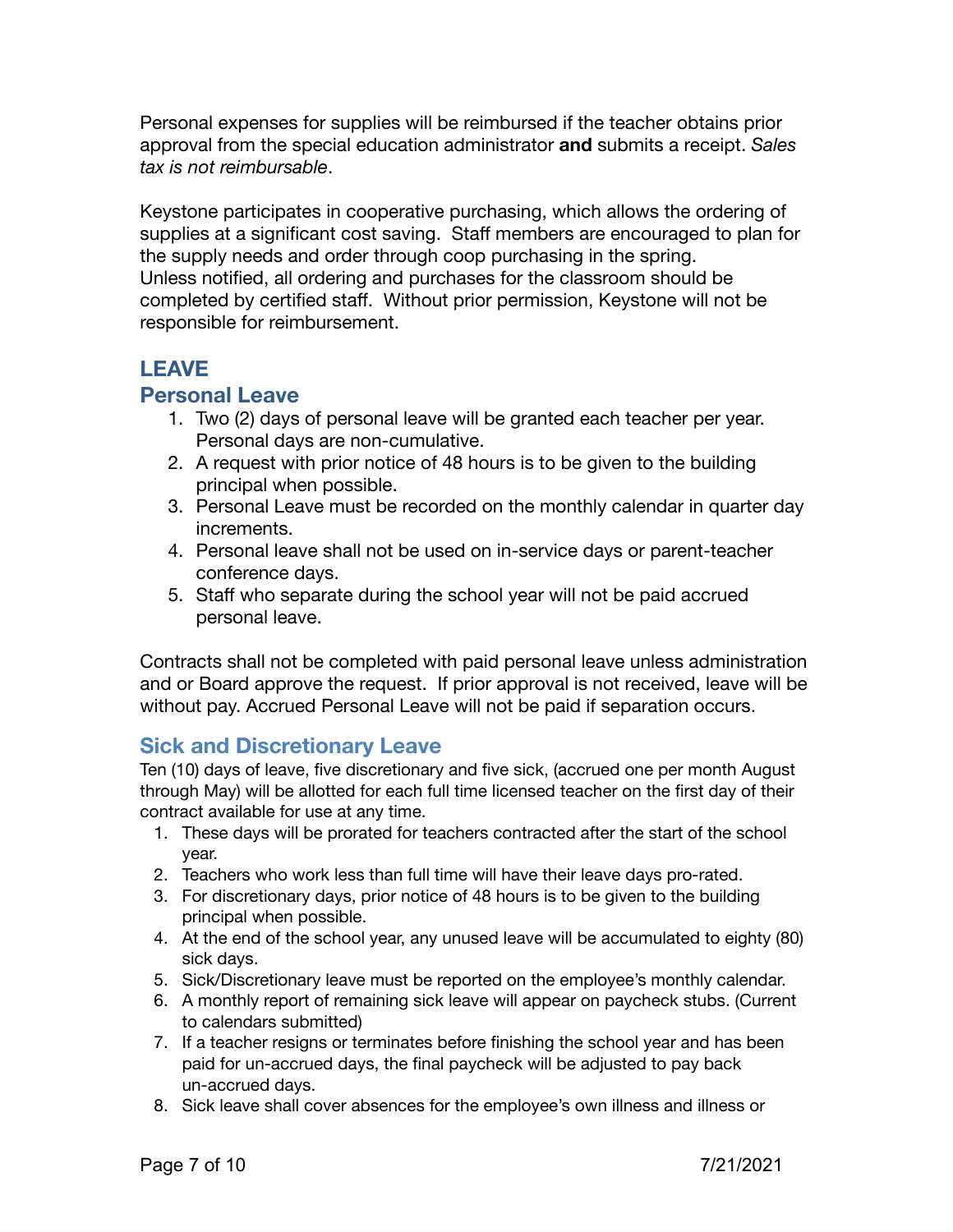death with the immediate family. Immediate family shall include parents, siblings, spouse/partner, children, grandchildren, grandparents, and parents in-laws of the employee.

- 9. Retirement is the only time Accumulated leave will be paid per negotiated agreement. Staff who resign, are non-renewed or terminated in the school year, will not be paid for their accumulated sick and discretionary leave.
- 10. Sick leave and or discretionary leave will not be approved to complete a contract unless the administration and or Board approve the request. If prior approval is not received, leave will be without pay.

Accrued sick and discretionary leave will not be paid if separation occurs.

An employee on FMLA, extended leave or disability is responsible to submit to Human Resource a physician's release to return to work.

Employees receiving disability pay will follow short-term disability guidelines.

#### **Sick Leave Bank**

Each teacher under continuous employment with the service center may choose to belong to the sick bank by donating one (1) day of leave to the bank. See the Negotiated Agreement for specific information regarding Sick Leave Bank requests and procedures.

#### **Bereavement Leave**

Each teacher shall be allowed three (3) paid non-cumulative bereavement days, for each death in the immediate family. Immediate family shall be defined as: spouse/partner, children/dependents, parents, parents-in-law, siblings, grandparents, and grandchildren. – Please note on timecard/calendar relationship of a lost loved one.

#### **Emergency Leave**

- 1. A maximum of one (1) day emergency leave will be granted to each teacher.
- 2. Emergency leave is defined as leave provided for business or activities, which cannot be conducted during time outside of school.
- 3. Requests for this leave must be made orally to the administration of the Service Center with written explanation to follow as soon as possible.
- 4. Emergency leave is nondeductible and non-cumulative.
- 5. Emergency leave is granted only if all other applicable leave is exhausted.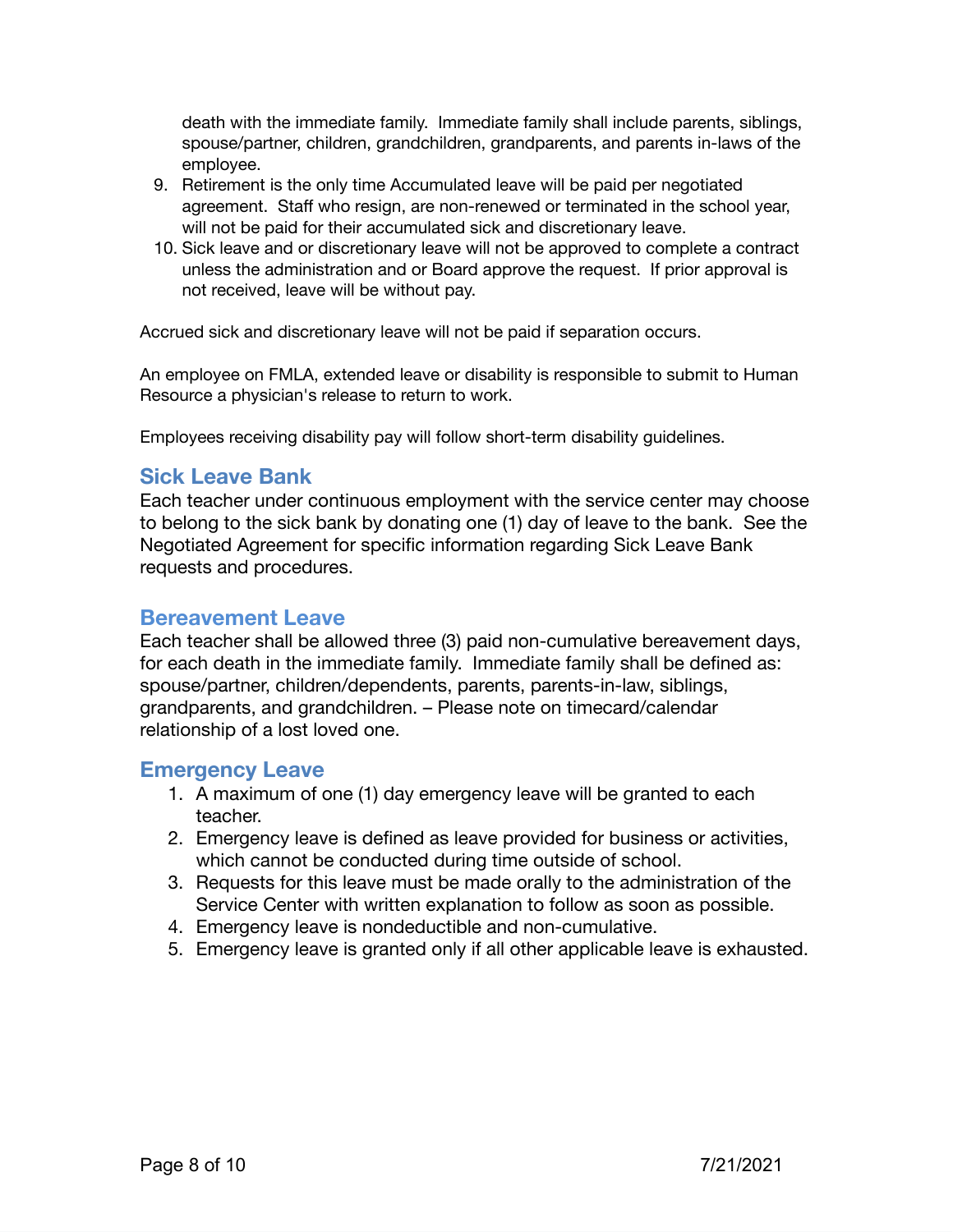# **STAFF BEHAVIOR**

## **Arrival and Departure Times**

- 1. Licensed staff are expected to follow the workday schedule of the building in which they are working.
- 2. Itinerant staff will begin their day at the time teachers are expected to arrive at their first school, and end their day at the time teachers are permitted to leave at their last school. If this schedule causes a longer than normal workday, a special education administrator will assist in arranging adjustments.
- 3. All itinerant staff must sign in and out on the "Staff Check-In" form in the office of each building when entering and exiting a school building.

## **Building/Job Responsibilities**

- 1. Keystone personnel will be under direct daily supervision of their building principals. Teachers should be aware of all local school district policies governing the building in which they are working and perform their duties accordingly.
- 2. Staff are to follow the dress codes of each building in which they work. Itinerant teachers must dress appropriately for all buildings in which they serve students.
- 3. Keystone staff are encouraged to work closely with building principals concerning scheduling, planning time, supervision of students and extracurricular activities. Itinerant staff that serve more than one district are not expected to take on extra-curricular supervision but staff that work in one school district are encouraged to take their turn in helping supervise local district school functions.
- 4. While on duty, pleasure reading, playing games and using technology for personal reasons is strictly prohibited. Personal activities should only be conducted during lunch/break time.

# **STUDENT SERVICES**

## **Health Services for Students**

The Nurse Practices Act of 1989 requires that nursing services, such as dispensing medication, catheterization, or tube feeding, can be performed only by a licensed medical professional or a person to whom the task has been delegated. When such services are needed by students with disabilities during the school day, school nurses from the respective county health departments will provide training for Keystone staff and delegate the task. Required documentation will be maintained by the nurse and the staff performing the delegated task.